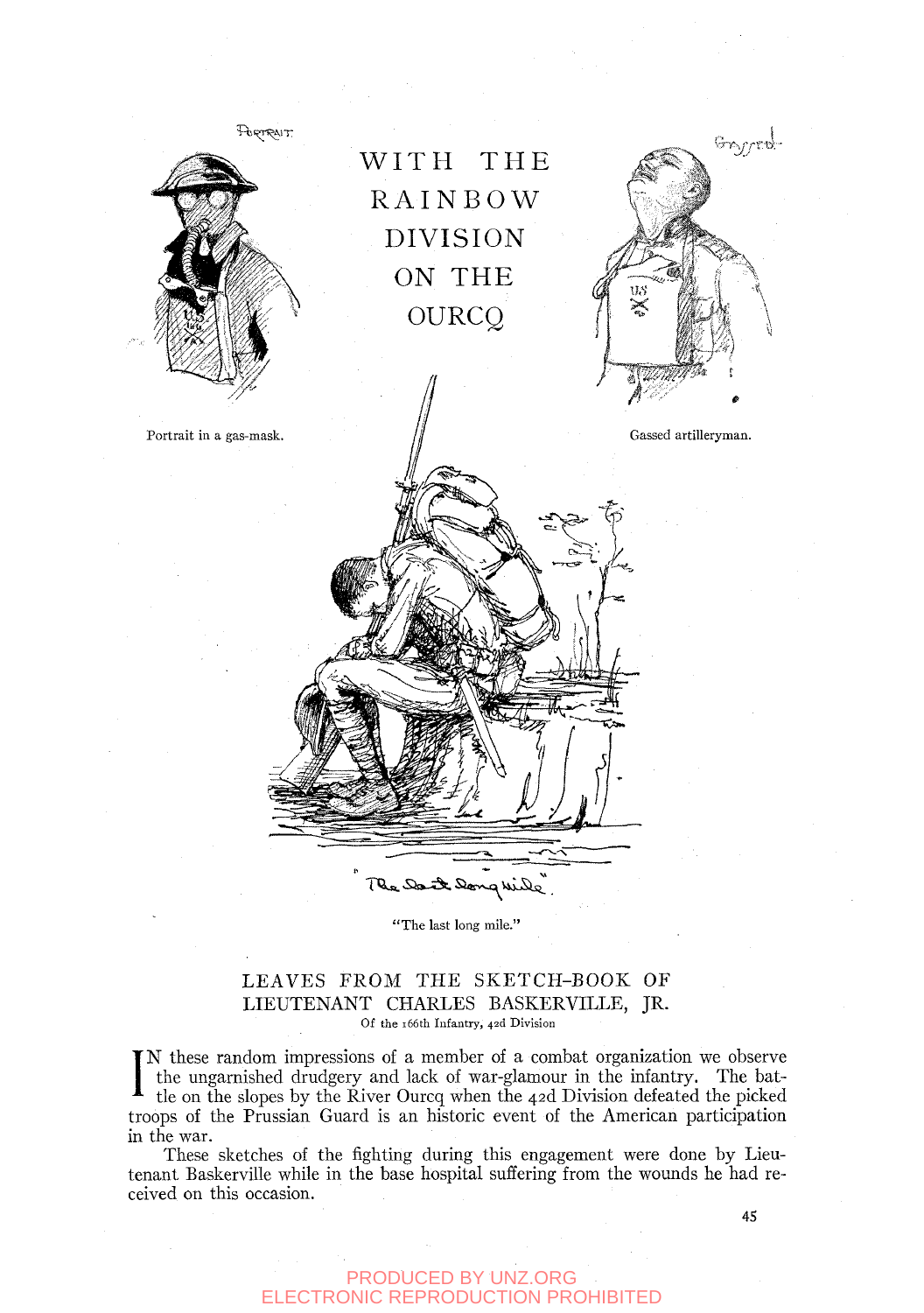

The enemy artillery-fire did damage to the troops<br>waiting to attack in the Forêt de Fère.

Dragging the wounded in through an area filled<br>with gas thrown over in shells.



Sitting on the muddy banks of the Ourcq some protection from the "straffing" by low-flying enemy planes was gained by the over-all mud color of the troops. 46

Whenever the attack was held up, it became necessary to "dig in" with bayonets and helmet brims, as shovels were not carried by all the men.

# PRODUCED BY UNZ.ORG<br>ELECTRONIC REPRODUCTION PROHIBITED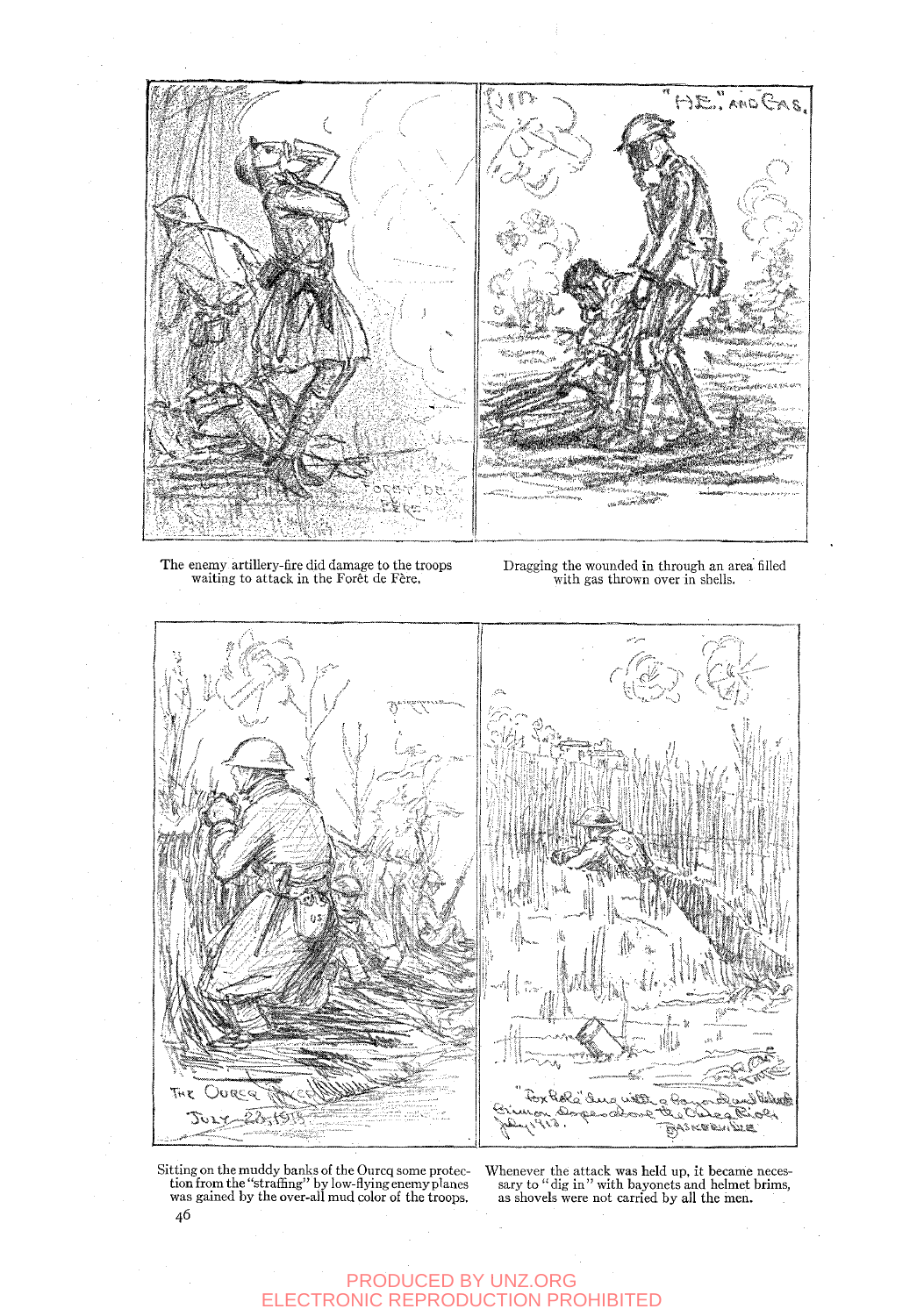

Boche machine-gunners. " " Mopping up" is done by the second assault line and<br>consists of capturing or killing all the enemy<br>passed over in the haste of the attack.



Coolie-hunts take place every time the dough-boys halt on a hike to rest.

Prussian officer prisoners at the American Prisoner of War Enclosure at Richelieu.

#### PRODUCED BY UNZ.ORG ELECTRONIC REPRODUCTION PROHIBITED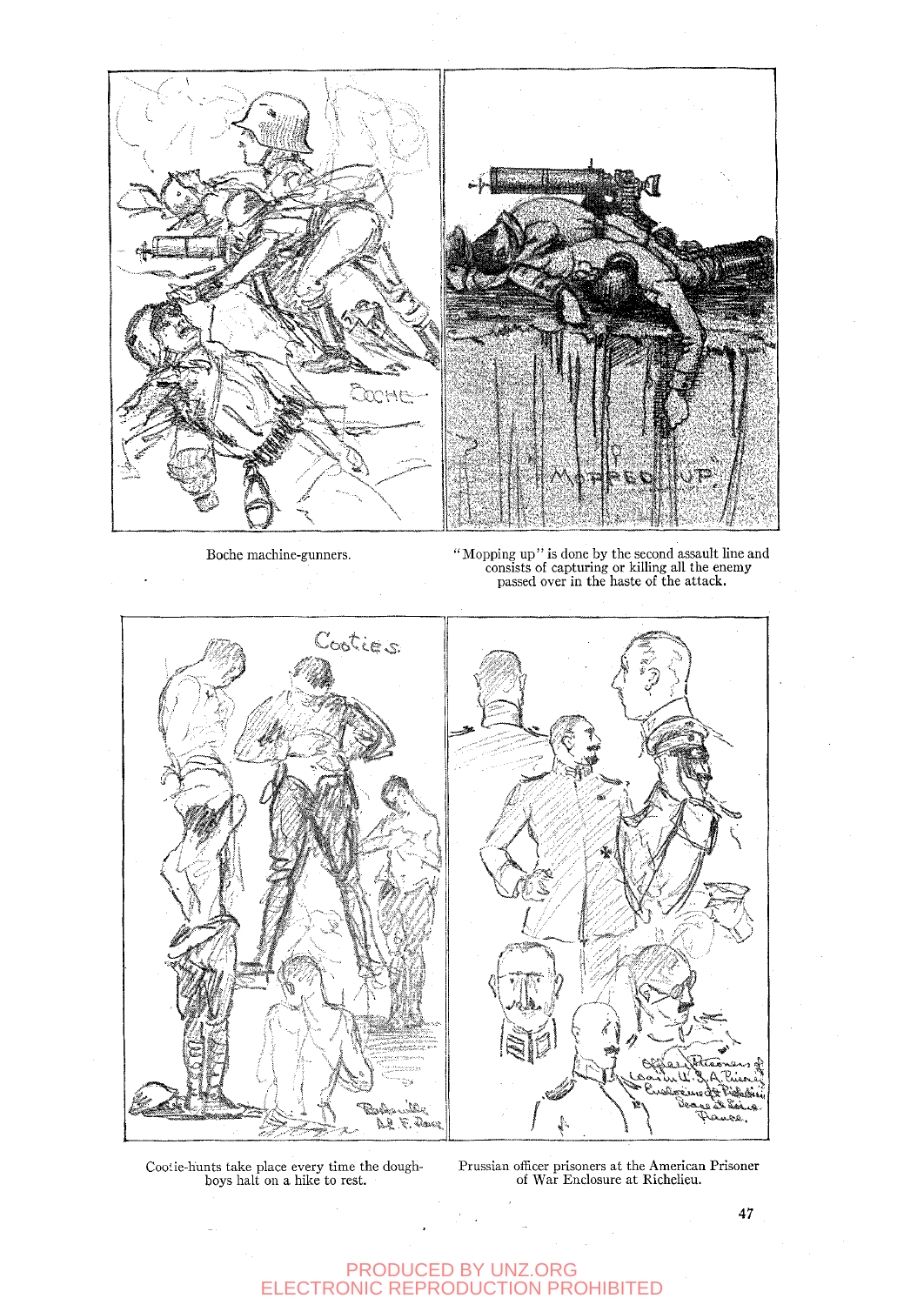

"And say, far as that goes, you had me guessing too. I was wondering-"-Page 52.

# PRODUCED BY UNZ.ORG<br>ELECTRONIC REPRODUCTION PROHIBITED